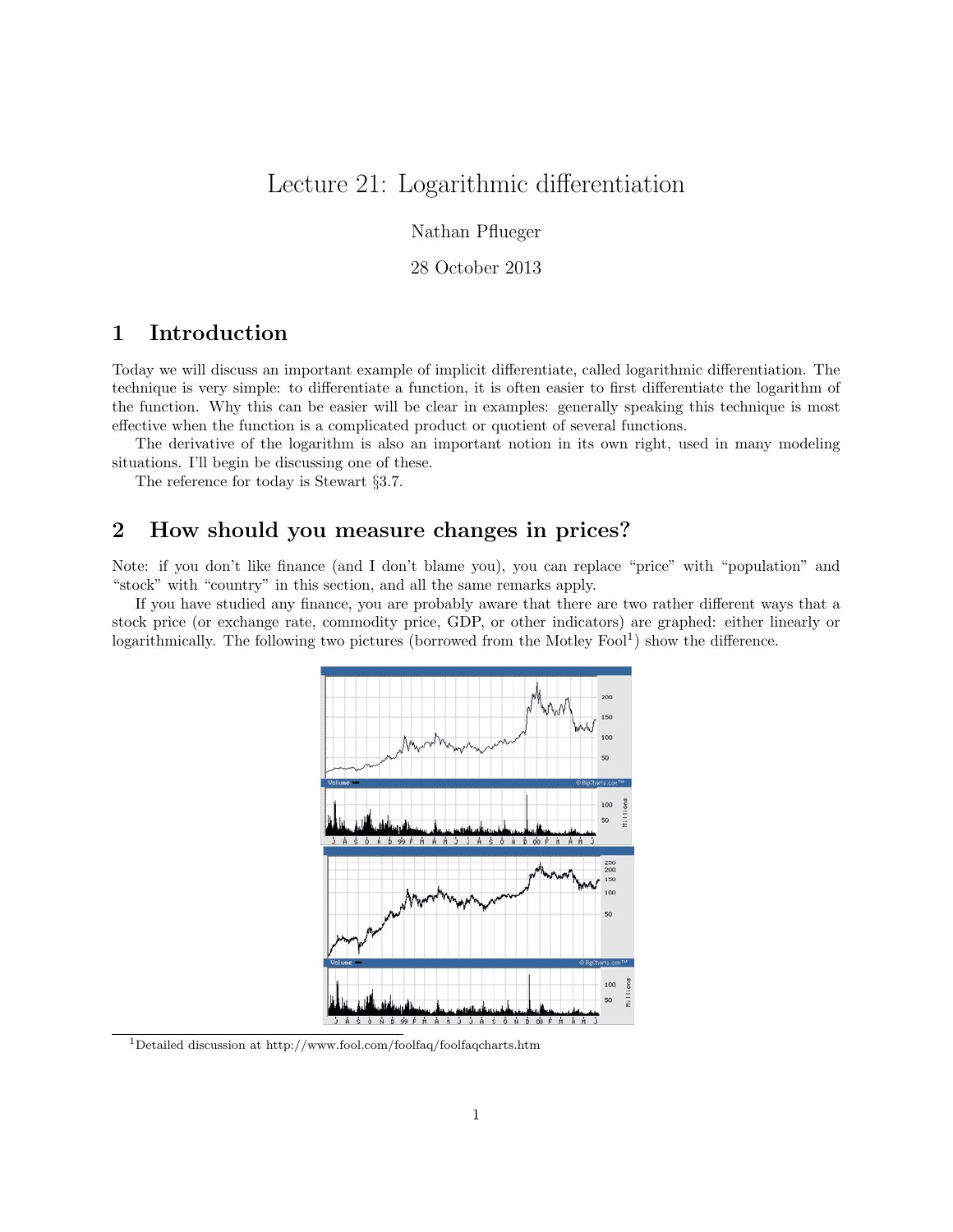The first plot is a linear plot: the price is plotted on the  $y$  axis as usual. In the second plot, the  $y$ coordinate is not the price itself, but rather some logarithm of the price. Notice that on the logarithmic plot, the vertical space between price 50 and 100 is the same as the distance between 100 and 200. This is because the difference in logarithms ln 100 − ln 50 and ln 200 − ln 100 are equal: they are both equal to ln 2.

Why are logarithmic plots so important in finance? The reason is that what matters in investing is never the difference between two prices, but the ratio between them. If you buy at 50 and sell at 100, you double your money. It is no difference form buying at 100 and selling at 200. So the logarithmic chart more faithfully represents meaningful changes in price. Indeed, the top plot makes it look like the price is varying in a more volatile way at the very end, but the second plot dispels this illusion: it just looks like it moves more because the price itself is larger, so changes that are small as ratios are magnified. This illusion is removed on the second plot.

Now here is a question.

Question. Suppose that the price of a stock is  $f(t)$ , where t is the number of year since 1970. What is the most useful way to express how quickly the stock price is rising at a given moment?

Here are three possible answers, i.e. three possible ways to summarize how quickly the price is changing.

- 1. The derivative  $f'(t)$ . This certainly measure how fast the price is increasing, but it is actually not a very useful measure. Here's why: suppose that someone tells you "the stock price is increasing by 100 dollars a day!" What can you infer from this? Almost nothing. Because if the stock is Berkshire Hathaway (current price: 175, 435 dollars per share), this increase would be very small compared to the price of buying shares. On the other hand, if these are shares of Yahoo (current price: 32 dollars per share), an increase of 100 dollars would amount to being able to quadruple your money. So the derivative by itself doesn't convey useful information.
- 2. The derivative, divided by the share price  $f'(t)/f(t)$ . This tells you exactly how fast the price is increasing, as a portion of the current price. This is more relevant for an investor. For example, if  $f'(t)/f(t) = 0.01$ , that means that the price is incasing by about 1 percent per day.
- 3. The derivative of the logarithm  $\frac{d}{dt} \ln f(t)$ . As we saw above, you can see the meaningful motion of price better on a logarithmic plot, so we can just look at rates of change (slopes) on that plot instead.

The wonderful fact is that the second two choices are completely identical. Looking at rates of change on a logarithmic graph is exactly the same as taking the derivative and comparing it to the value of the function. You may have already realized why this is; we'll discuss this fact (with a proof) in the next section.

#### 3 Logarithmic differentiation

The mathematical fact underlying my remarks at the end of last section is the following.

$$
\frac{d}{dx}\ln f(x) = \frac{f'(x)}{f(x)}
$$

This fact is a consequence of the chain rule. Here's a quick derivation, using implicit differentiation.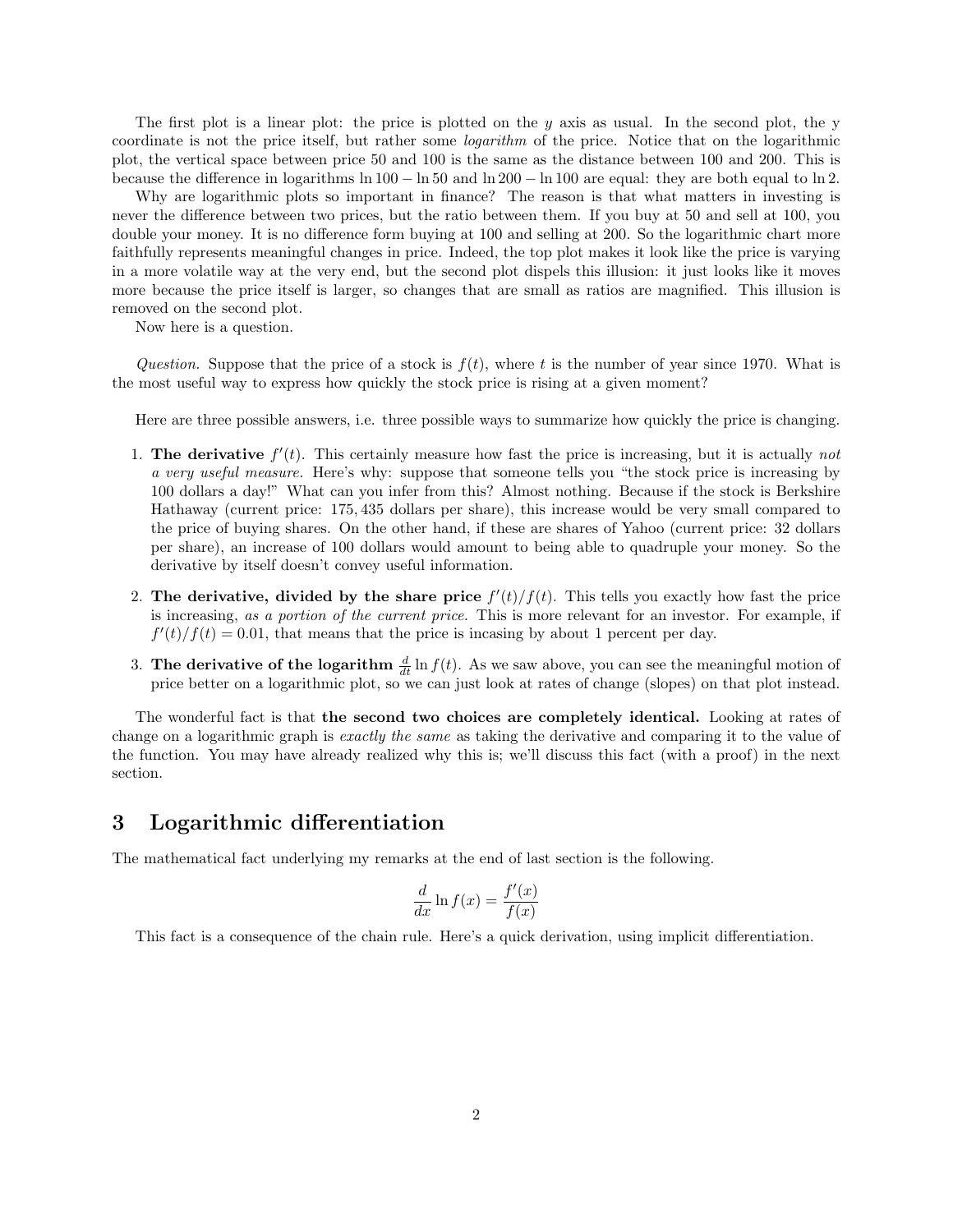$$
e^{\ln f(x)} = f(x) \text{ definition of } \ln
$$
  
\n
$$
\frac{d}{dx}e^{\ln f(x)} = f'(x) \text{ differentiate both sides}
$$
  
\n
$$
e^{\ln f(x)}\frac{d}{dx}\ln f(x) = f'(x) \text{ chain rule on the left}
$$
  
\n
$$
f(x)\frac{d}{dx}\ln f(x) = f'(x) \text{ substitute } e^{\ln f(x)} = f(x)
$$
  
\n
$$
\frac{d}{dx}\ln f(x) = \frac{f'(x)}{f(x)}
$$

Alternatively, if you just know the fact that  $\frac{d}{dx} \ln x = \frac{1}{x}$ , then this equation follows from the chain rule. In my section, we differentiated  $\ln x$  a couple weeks ago; for other sections, you can view this as a special case of the equation above, in the case  $f(x) = x$ .

Sometimes, you will hear people call the function  $\frac{f'(x)}{f(x)}$  $\frac{f(x)}{f(x)}$  called the "logarithmic derivative" or the "logderivative" of  $f(x)$ . It is an important notion in finance (for reasons mentioned in the last section), as well as many parts of pure and applied mathematics. Its main use for us will be that it turns out to be easier to compute in many cases than the ordinary derivative (and we can obtain the ordinary derivative directly from it!). Here is an example, which you explored experimentally in your homework.

*Example* 3.1. We will differentiate the function  $f(x) = x^x$  (for  $x > 0$ ). To do this, we will first take the logarithm of both sides, and then differentiate implicitly, using the fact at the beginning of this section. Here's how it works.

$$
f(x) = x^x
$$
 (definition)  
\n
$$
\ln f(x) = x \ln x
$$
 (log of both sides)  
\n
$$
\frac{f'(x)}{f(x)} = \frac{d}{dx}(x \ln x)
$$
 (derivative of both sides)  
\n
$$
= \ln x + x \frac{d}{dx} \ln x
$$
  
\n
$$
= \ln x + 1
$$
  
\n
$$
f'(x) = (\ln x + 1) f(x)
$$
 (multiply by  $f(x)$ )  
\n
$$
f'(x) = (\ln x + 1) x^x
$$
 (re-substitute the definition of  $f(x)$ )

Therefore we conclude that  $\frac{d}{dx}x^x = (\ln x + 1)x^x$ .

This basic strategy is often useful to evaluate derivatives. Sometimes these are derivates that we would otherwise have no way to evaluate; at other times this gives a much easier way to evaluate something that we could do in principle, but is otherwise rather difficult. Many examples are in the next section.

Reminder: although we won't discuss it much in this class, remember (for the future) that in many cases the log-derivative  $f'(x)/f(x)$  is more useful that the derivative, in and of itself (especially in finance), so often you should just compute it and stop there.

#### 4 Examples

One of the main uses for logarithmic differentiation is to differentiate functions of the form  $f(x)^{g}(x)$ , as in the following three examples.

*Example* 4.1. DIfferentiate  $f(x) = (\cos x)^{\sin x}$ .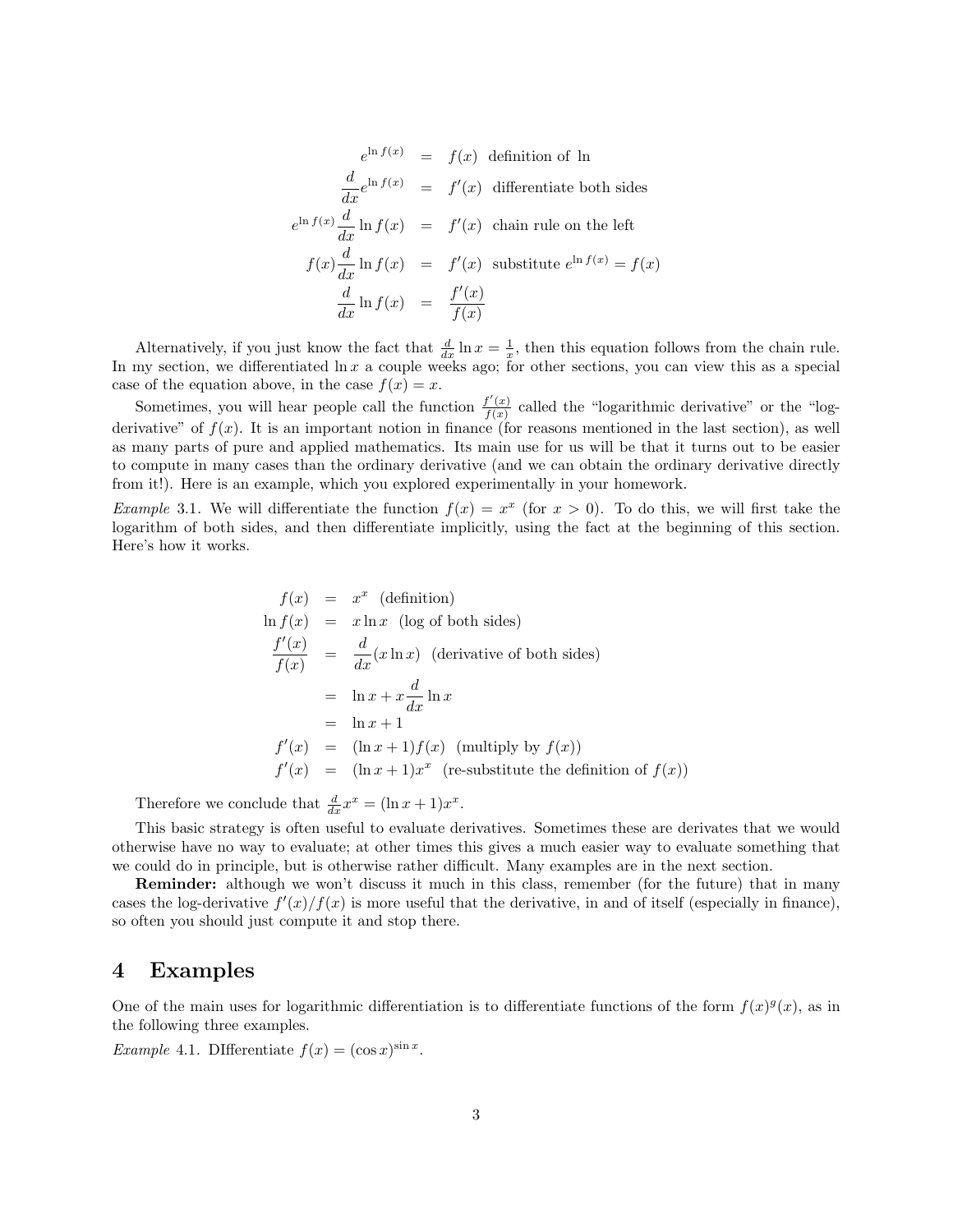Solution. Take the logarithm of both sides and differentiate; then solve for  $f'(x)$ .

$$
f(x) = (\cos x)^{\sin x}
$$
  
\n
$$
\ln f(x) = \sin x \cdot \ln(\cos x)
$$
  
\n
$$
\frac{f'(x)}{f(x)} = \cos x \ln(\cos x) + \sin x \cdot \frac{-\sin x}{\cos x}
$$
  
\n
$$
= \cos x \ln(\cos x) - \frac{\sin^2 x}{\cos x}
$$
  
\n
$$
f'(x) = f(x) \left(\cos x \ln(\cos x) - \frac{\sin^2 x}{\cos x}\right)
$$
  
\n
$$
f'(x) = (\cos x)^{\sin x + 1} \ln(\cos x) - (\cos x)^{\sin x - 1} \sin^2 x
$$

Example 4.2. Differentiate  $x^{\sqrt{x}} + 7^x$ .

Solution. It would not be helpful to try to differentiate this function as a whole with logarithmic differentiation. Instead, differentiate the two summands separately. First, deal with  $x^{\sqrt{x}}$ , as follows.

$$
\ln(x^{\sqrt{x}}) = \sqrt{x} \ln x
$$
  
\n
$$
\frac{(x^{\sqrt{x}})'}{x^{\sqrt{x}}} = \frac{d}{dx} (\sqrt{x} \ln x)
$$
 (differentiate both sides)  
\n
$$
= \frac{1}{2\sqrt{x}} \ln x + \sqrt{x} \cdot \frac{1}{x}
$$
  
\n
$$
= \frac{1}{2\sqrt{x}} \ln x + \frac{1}{\sqrt{x}}
$$
  
\n
$$
= \frac{\ln x + 2}{2\sqrt{x}}
$$
  
\n
$$
(x^{\sqrt{x}})' = x^{\sqrt{x}} \cdot \frac{\ln x + 2}{2\sqrt{x}}
$$
  
\n
$$
= \frac{1}{2} x^{\sqrt{x} - \frac{1}{2}} (\ln x + 2)
$$

Note. This function is complicated enough that there isn't any one good way to simplify it. Do not worry too much about simplifying things like this. I will sometimes simplify them in the notes for the sake of clarity, but we will not generally expect you to be able to do this.

We can also differentiate  $7<sup>x</sup>$  using logarithmic differentiation (or you can simply recall that for any constant b,  $\frac{d}{dx} 7^x = \ln 7 \cdot 7^x$ , we we showed earlier using the chain rule):

$$
\ln(7^x) = x \ln 7
$$
  

$$
\frac{(7^x)'}{7^x} = \ln 7
$$
  

$$
(7^x)' = \ln 7 \cdot 7^x
$$

Therefore we can differentiate the sum as follows, by combining these two.

$$
\frac{d}{dx}(x^{\sqrt{x}} + 7^{x}) = \frac{1}{2}x^{\sqrt{x} - \frac{1}{2}}(\ln x + 2) + \ln 7 \cdot 7^{x}
$$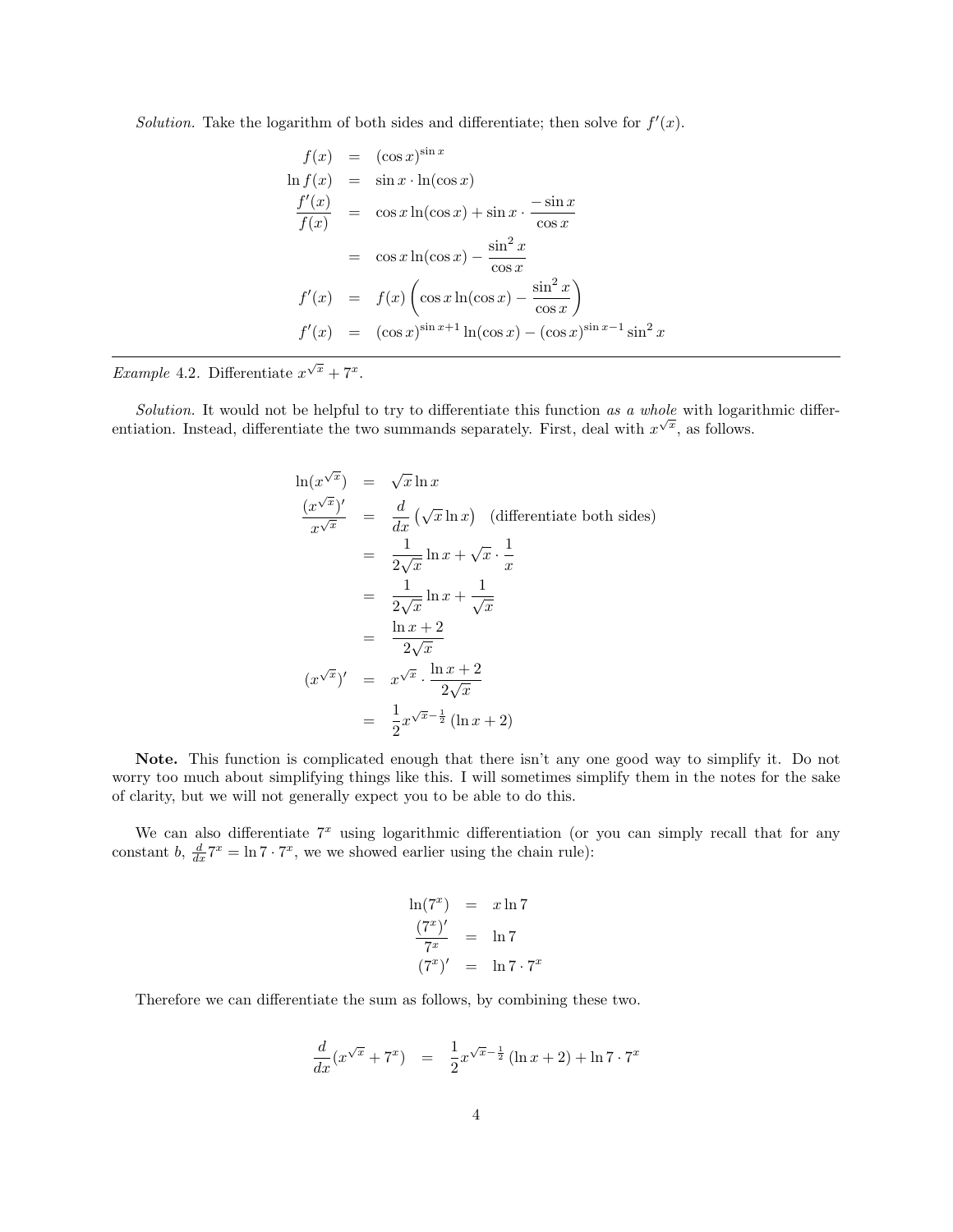*Example* 4.3. Differentiate  $(\ln x + x)^{\sqrt{x}}$  (do not try to fully simplify).

Solution.

$$
f(x) = (\ln x + x)^{\sqrt{x}}
$$
  
\n
$$
\ln f(x) = \sqrt{x} \ln(\ln x + x)
$$
  
\n
$$
\frac{f'(x)}{f(x)} = \frac{1}{2\sqrt{x}} \ln(\ln x + x) + \sqrt{x} \frac{d}{dx} \ln(\ln x + x)
$$
 (product rule)  
\n
$$
= \frac{1}{2\sqrt{x}} \ln(\ln x + x) + \sqrt{x} \frac{\frac{d}{dx}(\ln x + x)}{\ln x + x}
$$
 (chain rule)  
\n
$$
= \frac{1}{2\sqrt{x}} \ln(\ln x + x) + \sqrt{x} \frac{\frac{1}{x} + 1}{\ln x + x}
$$
  
\n
$$
f'(x) = f(x) \left( \frac{1}{2\sqrt{x}} \ln(\ln x + x) + \sqrt{x} \frac{\frac{1}{x} + 1}{\ln x + x} \right)
$$
  
\n
$$
f'(x) = (\ln x + x)^{\sqrt{x}} \cdot \left( \frac{1}{2\sqrt{x}} \ln(\ln x + x) + \sqrt{x} \frac{\frac{1}{x} + 1}{\ln x + x} \right)
$$

It would not be very illuminating to simplify this. It is just an ugly function.

The examples above would be impossible to differentiate with the methods we've studied so far. There are also many situations where you can use other techniques, but logarithmic differentiation is significantly easier to carry out. As usual, there are no hard, fast rules about this, but as a general principle: if the function is built up from multiplying and dividing several simpler functions, it will be easier to differentiate logarithmically. The reason is that the logarithm can be used to split a product or quotient into a sum or a difference.

Example 4.4. As a first example, here is a fast derivation of the product and quotient rules.

Product rule: suppose that f and g are two functions of x (I'll abbreviate  $f(x)$  with f for readability):

$$
\ln(fg) = \ln f + \ln g \text{ (properties of logarithms)}
$$
  
\n
$$
\frac{(fg)'}{fg} = \frac{f'}{f} + \frac{g'}{g} \text{ (differentiate)}
$$
  
\n
$$
(fg)' = fg(\frac{f'}{f} + \frac{g'}{g})
$$
  
\n
$$
= f'g + g'f
$$

Quotient rule:

$$
\ln\left(\frac{f}{g}\right) = \ln f - \ln g
$$
  

$$
\frac{(f/g)'}{(f/g)} = \frac{f'}{f} - \frac{g'}{g}
$$
  

$$
\left(\frac{f}{g}\right)' = \frac{f}{g}\left(\frac{f'}{f} - \frac{g'}{g}\right)
$$

I leave it to you to see that a bit of elementary algebra gives the usual statement of the quotient rule from here. For me, this is a much easier way to remember why the quotient rule is true than any other mnemonic device.